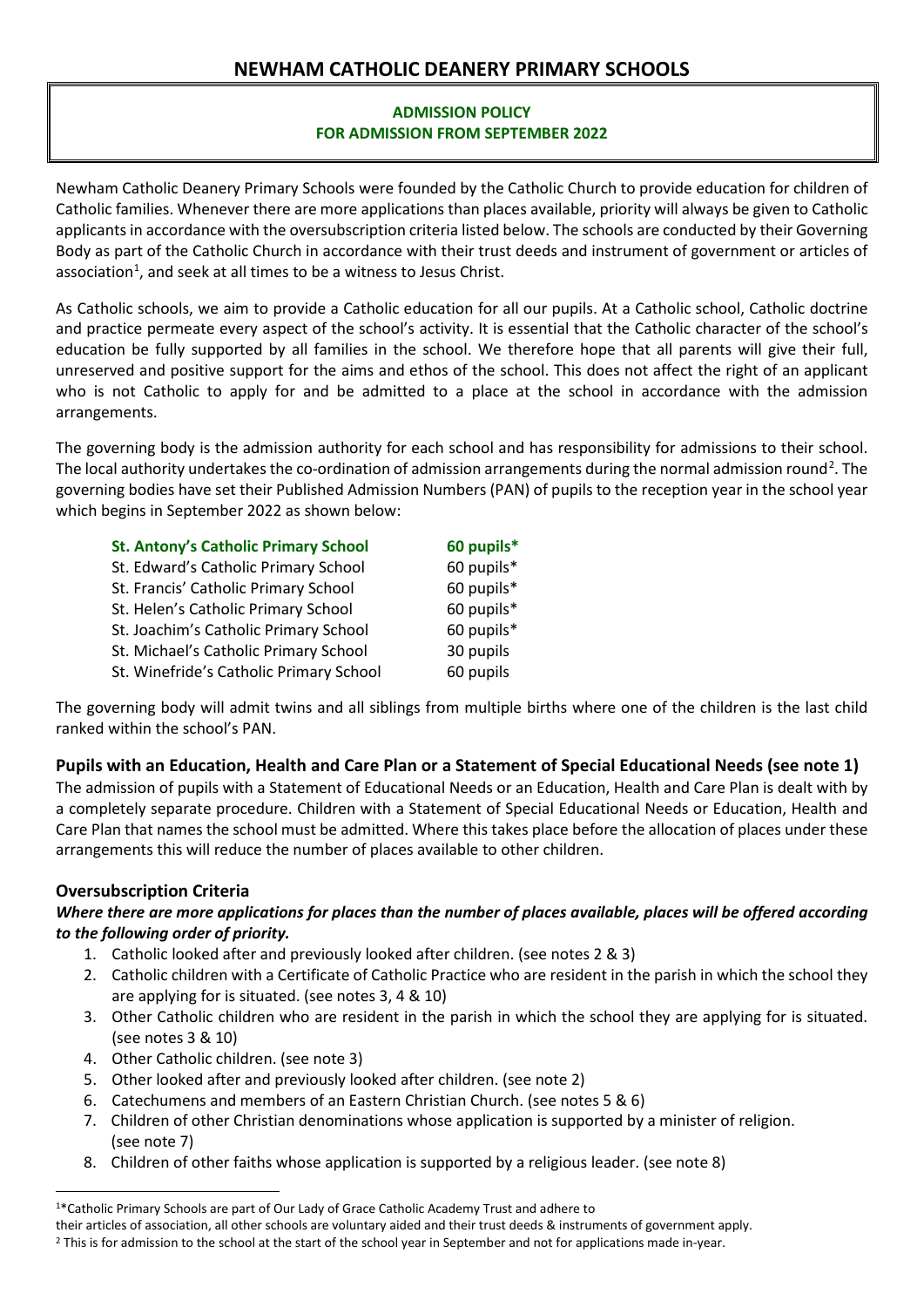9. Any other children.

# **Within each of the categories listed above, the following provision will be applied in the following order.**

The attendance of a brother or sister at the school at the time of enrolment will increase the priority of an application within each category so that the application will be placed at the top of the category in which the application is made (see note 9).

# **Tie Break**

Where the offer of places to all the applicants in any of the sub-categories listed above would still lead to oversubscription, the places up to the admission number will be offered to those living nearest to the school. Distance will be the walking distance measured from the home to the main entrance of the school. The route will not go through parks, private property or unlit footpaths, and will only use designated pedestrian crossing points for the A13 and the Royal Docks.

#### *Tie Break For St Joachim's (ONLY)*

*If the governors have to decide between applicants in any of the above admissions criterion the tie break will be: straight line distance (as the crow flies), starting with the nearest address. In the event of two or more children living equidistant from St. Joachim's Catholic Primary School nominated end point (front entrance of Newham Dockside, 1000 Dockside Road, E16 2QU), the place will be decided by drawing lots, the first name drawn will be offered the place.*

*The Local Authority uses an Industry Leading and Council approved Geographical Information System (GIS) to calculate straight line measurements. This system provides distances in miles and yards to three decimal places using a routing database system, based upon two dimensional maps. Contour, elevation or terrain is not taken into account when the distances are measured. Start point of calculation (home address)*

#### *For calculation purposes the local authority uses the best address database available to determine the location of the address start point.*

*This start point is the centroid point of within the property building boundary. The property buildings used are based upon the UK's definitive map base supplied by the UK's national mapping agency Ordnance Survey (OS).*

*This means if a child lives in a block of flats where a communal entrance used as an entry point the LA will use the centroid of the block and not the individual flat for these calculations.* 

*All calculations are based on the child's home address supplied on the application form being correct at the date of parental/carer's signature and the address being classified as a residential property on the Council's database.*

*End point of calculation (St Joachim's Catholic Primary Schools nominated end point)*

*The school's nominated end point used for calculation purposes is the main entrance of Newham Dockside 1000 Dockside Road, E16 2QU. No other entrance or school entrance will be used to calculate the distance.*

#### *Route*

*The shortest route is calculated using the straight line distance (as the crow flies) from home to the main entrance of Newham Dockside 1000 Dockside Road.*

*The route starts and is measured from the pupils home address centroid, links to the nearest point on the Ordnance Survey MasterMap Integrated Transport Network (ITN), then follows the shortest straight line route to link to the nearest ITN point to the school's nominated entrance and then ends at that nominated entrance.*

*All routes are measured using data from Ordnance Survey, the officially recognised national mapping agency. Where necessary we have enhanced this dataset to reflect the characteristics that aim to best deliver our adopted local standards.* 

#### *Second Stage Tie Break*

*If the LA's system calculates that two or more pupils applying for the same school in the same year group have the same home to school/ nominated end point distance (to three decimal places) the following criteria is used to determine their priority.*

*For pupils who live in flats, whether they are within a block or a house, priority will be given based on the floor the child lives, with the lowest floor having priority over higher floors.*

*In all other cases random allocation would be used to determine which of the children will be offered the place available. A member of the Admissions Committee will be responsible for drawing the name of the successful applicant and the draw will be overseen by an independent adjudicator who will not work in St. Joachim's Catholic Primary School or have any involvement with the admissions processes.* 

#### *For applications from outside of Newham*

*The route starts and is measured from the pupils home address, links to the nearest point on the Ordnance Survey MasterMap Integrated Transport Network (ITN), then follows a straight line measurement (as the crow flies) to the nearest point on the Ordnance Survey MasterMap Integrated Transport Network (ITN) on the Newham borough boundary, then a straight line to link to the nearest ITN point to the school's nominated entrance and then ends at that nominated entrance.*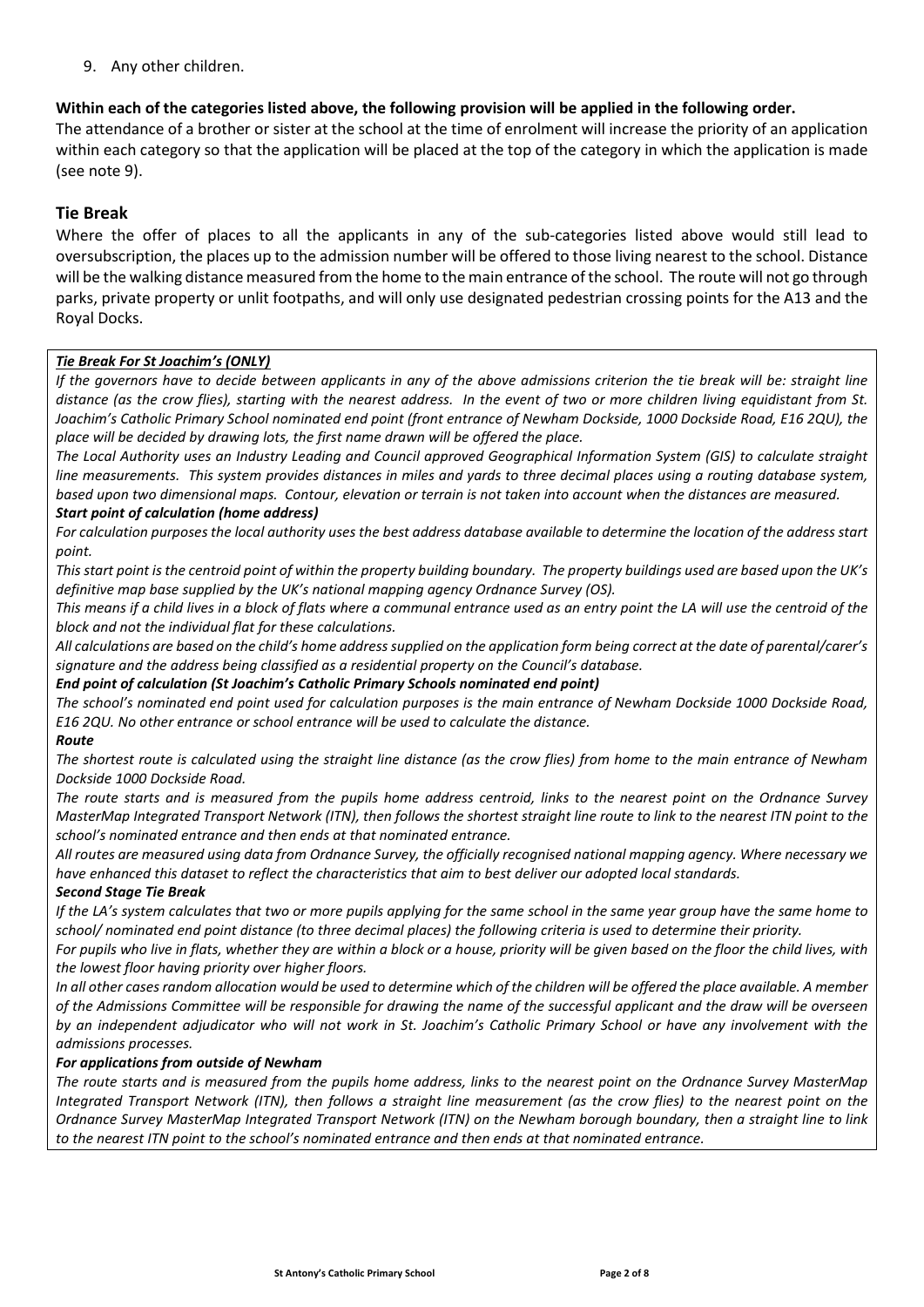### **Tie Break For all other Newham Catholic Schools**

If governors have to decide between applicants in any of the above admissions criterion the tie break will be: home to school shortest walking distance, starting with the nearest address. In the event of two or more children living equidistant from the school, the place will be decided by drawing lots, the first name drawn will be offered the place. The Local authority uses an Industry Leading and Council approved Geographical Information System (GIS) to calculate shortest walking distance measurements. This system provides distances in miles and yards to three decimal places using a routing database system, based upon two dimensional maps. Contour, elevation or terrain is not taken into account when the distances are measured.

# **Start point of calculation (home address)**

For calculation purposes the local authority uses the best address database available to determine the location of the address start point.

This start point is the centroid point of within the property building boundary. The property buildings used are based upon the UK's definitive map base supplied by the UK's national mapping agency Ordnance Survey (OS).

This means if a child lives in a block of flats where a communal entrance used as an entry point the LA will use the centroid of the block and not the individual flat for these calculations.

All calculations are based on the child's home address supplied on the application form being correct at the date of parental/carer's signature and the address being classified as a residential property on the Council's database.

# **End point of calculation (school nominated entrance)**

The school's nominated entrance (nominated gate) used for calculation purposes is the main gate at the official postal address of the school unless their Governing Body has officially notified the LA by 31st August every year of a different entrance for measurement purposes. No other entrance will be used to calculate the distance.

### **Route**

The shortest walking route is calculated using the LA's adopted highways and approved footpaths available to the best of our knowledge at the time of the calculations.

The route starts and is measured from the pupils home address centroid, links to the nearest point on the Ordnance Survey MasterMap Integrated Transport Network (ITN), then follows the shortest available walking route (see below) to link to the nearest ITN point to the schools nominated entrance and then ends at that nominated entrance.

All routes are measured using data from Ordnance Survey, the officially recognised national mapping agency. Where necessary we have enhanced this dataset to reflect the characteristics that aim to best deliver our adopted local standards.

The following are excluded from our calculations (this is not an exhaustive list and maybe subject to change depending on conditions outside the control of the Admissions Service):

Unlit areas

Parks/recreational areas (The Greenway is included in our calculations) Unofficial crossing points of the A12/3 and Newham docks

Footpaths not approved by the LA

# **Second Stage Tie Break**

If the LA's system calculates that two or more pupils applying for the same school in the same year group have the same home to school distance (to three decimal places) the following criteria is used to determine their priority.

For pupils who live in flats, whether they are within a block or a house, priority will be given based on the floor on which the child lives, with the lowest floor having priority over higher floors.

In all other cases random allocation would be used to determine which of the children will be offered the place available. An officer independent of Children's Services and the admissions processes will be responsible for drawing the name of the successful applicant and the draw will be overseen by an independent adjudicator who will not work in Children Services or have any involvement with the admissions processes.

#### **For applications from outside of Newham**

The route starts and is measured from the pupils home address, links to the nearest point on the Ordnance Survey MasterMap Integrated Transport Network (ITN), then follows a straight line measurement (as the crow flies) to the nearest point on the Ordnance Survey MasterMap Integrated Transport Network (ITN) on the Newham borough boundary, then follows the shortest available walking route (see below) to link to the nearest ITN point to the schools nominated entrance and then ends at that nominated entrance.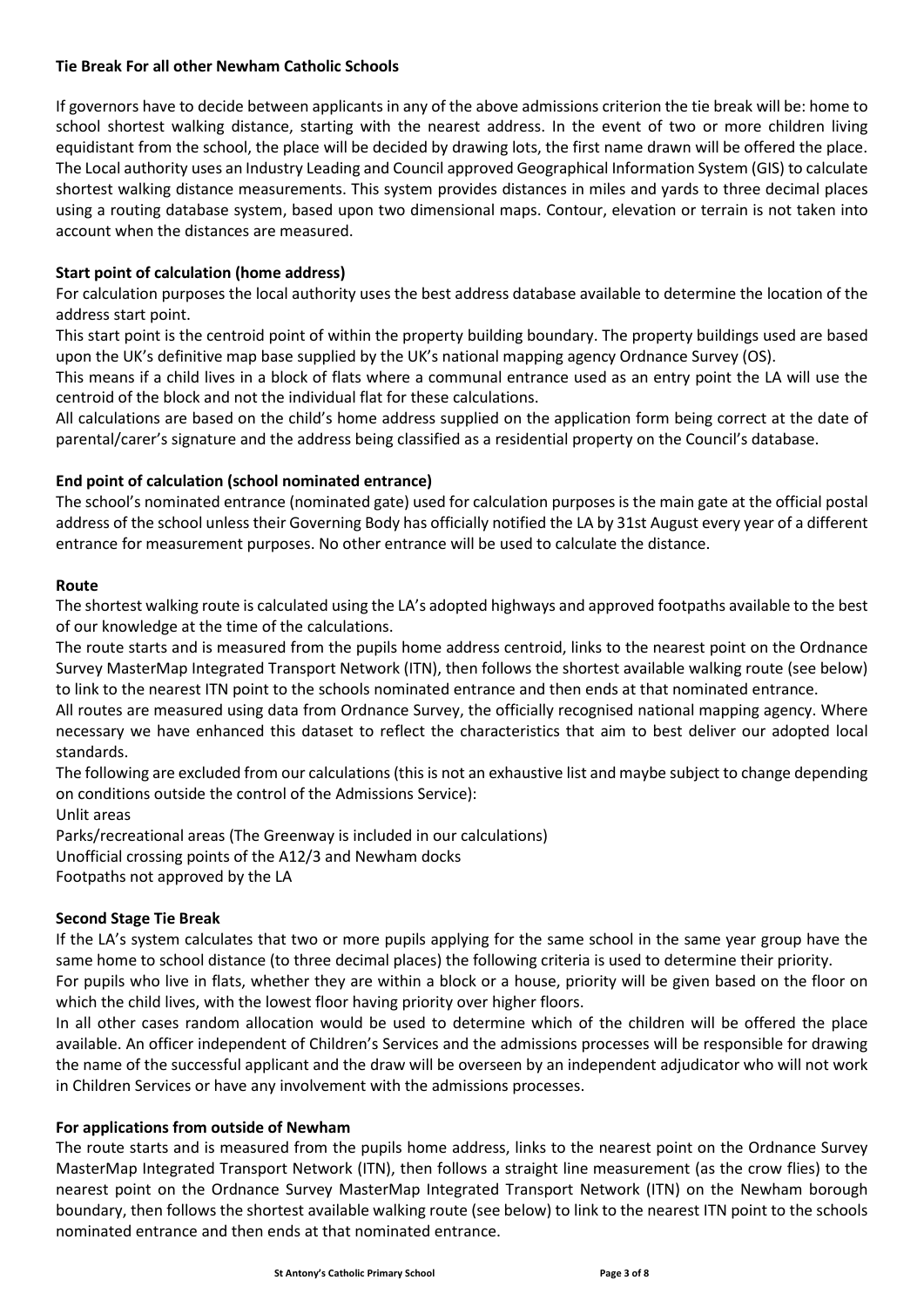*Note: to ensure continuity for all applicants only the LA council approved system can be used to calculate home to school distance tie breaks.* 

*Other GIS systems such as Google Maps or personal Satellite Navigation Systems will not necessarily calculate the same route as the LA approved system as they may not be able to accommodate our approved routes.* 

### *To check your own distance please visit the Newham Website and Type in School Fact Finder:*

### [www.newham.gov.uk/schoolfactfinder](http://www.newham.gov.uk/schoolfactfinder)

### **Home address**

An address supplied as the child's home address will not be considered if it is:

- An address registered with the Council as commercial property, (the only exception is where a commercial address is confirmed by Housing Section of the child's home borough as being their official temporary home address),OR
- An address registered with the Council as empty or derelict, OR
- A tenant's address, where the property owned by the parent/carer and rented to a third party, who is not the applicant, OR
- Another family members/friends address who does not have parental responsibility for the child, even if the tenant is responsible for the child's daycare arrangements, OR
- Their child-minder's address, OR
- A PO Box address, (where the PO box address is a result or Police or Social Care intervention the LA will work with the appropriate professionals to establish the address to be used for admissions purposes) OR
- Second or other additional property's owned by the child's family, which do not have other tenants and where the child is not resident for at least 6 months of the academic year. OR
- Any address not registered for Council Tax as an official residential abode, OR
- Future addresses even if contracts have been exchanged or the Council have offered the property in writing, OR
- Any address not registered for Council Tax as an official residential abode

And these will not be used for the purposes of allocating school places.

Where a child's natural parents are not living together and the child spends a few days in both households on week days, then the address that will be used for measurement purposes will be the one from which the child goes to school in the morning most often on week days.

#### **Application Procedures and Timetable**

 $\overline{a}$ 

To apply for a place at these schools in the normal admission round<sup>[3](#page-3-0)</sup>, you must complete a Common Application Form (CAF) available from the local authority in which you live. You are also requested to complete the Supplementary Information Form (SIF) attached to this policy if you wish to apply under oversubscription criteria 1 to 4 and 6-8. The SIF should be returned to the school office to which you are applying by 15<sup>th</sup> January 2022.

# **For each Catholic Primary School, or Voluntary Aided School, named on the CAF a SIF must also be completed. The SIF must be returned to each school named on the CAF.**

You will be advised of the outcome of your application on 16th April or the next working day, by the local authority on our behalf. If you are unsuccessful (unless your child gained a place at a school you ranked higher) you will be informed of the reasons, related to the oversubscription criteria listed above, and you have the right of appeal to an independent appeal panel.

# *If you do not provide the information required in the SIF and return it by the closing date, together with all supporting documentation, your child will not be placed in criteria 1 to 4 or 6, and this is likely to affect your child's chance of being offered a place.*

**All applications which are submitted on time will be considered at the same time and after the closing date for admissions which is 15th January 2022.**

<span id="page-3-0"></span><sup>&</sup>lt;sup>3</sup> This is for admission to the school at the start of the school year in September and not for applications made in-year.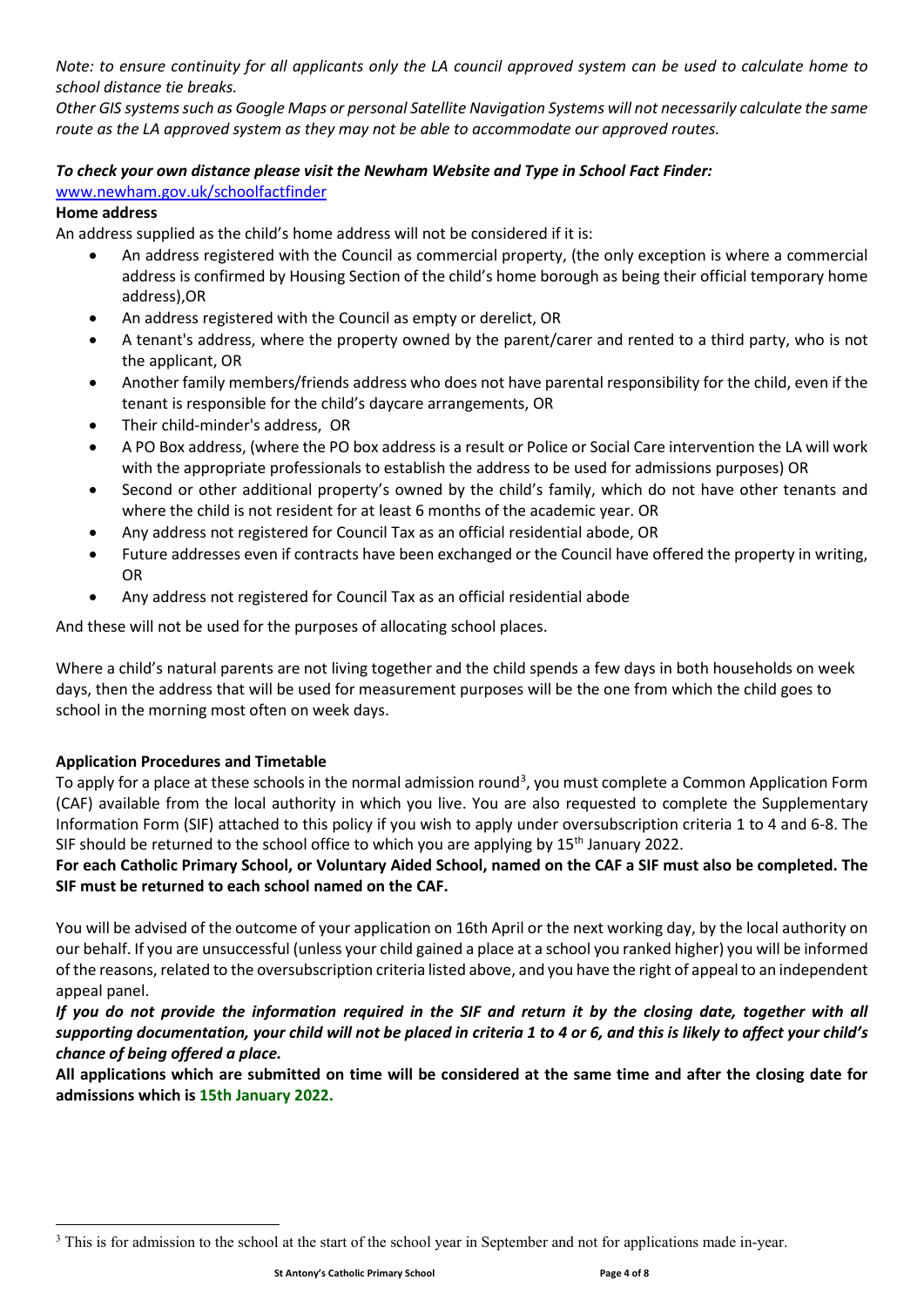### **Late Applications**

Late applications will be administered in accordance with the London Borough of Newham Primary Co-ordinated Admissions Scheme. Applicants whose Common Application Form (CAF) is received by the third Friday in February in the year of expected admission will be sent their outcome on national offer day. Applicants whose CAF is received after the third Friday in February in the year of expected admission will be sent their outcome within 10 days of their application – with the first offer day being five days after national offer day. You are encouraged to ensure that your application is received on time.

# **Admission of Children Below Compulsory School Age and Deferred Entry**

A child is entitled to a full-time place in the September following their fourth birthday. A child's parents may defer the date at which their child, below compulsory school age, is admitted to the school, until later in the school year but not beyond the point at which they reach compulsory school age, or beyond the beginning of the final term of the school year for which an offer was made. A child may take up a part-time place until later in the school year but not beyond the point at which the child reaches compulsory school age. Upon receipt of the offer of a place a parent should notify the school, as soon as possible, that they wish to either defer their child's entry to the school or take up a part-time place.

### **Admission of Children Outside their Normal Age Group**

A request may be made for a child to be admitted outside of their normal age group, for example, if the child is gifted and talented or has experienced problems such as ill health. In addition, the parents of a summer born child, i.e. a child born between 1st April and 31st August, may request that the child be admitted out of their normal age group, to reception rather than year 1.

Any such request should be made in writing to the Headteacher at the school for which you are applying at the same time as the admission application is made. The governing body will make its decision about the request based on the circumstances of each case and in the best interests of the child. In addition to taking into account the views of the headteacher, including the headteacher's statutory responsibility for the internal organisation, management and control of the school, the governing body will take into account the views of the parents and of appropriate medical and education professionals, as appropriate.

#### **Waiting Lists**

In addition to their right of appeal, unsuccessful children will be offered the opportunity to be placed on a waiting list. This waiting list will be maintained in order of the oversubscription criteria set out above and *not* in the order in which applications are received or added to the list. Waiting lists for admission will operate throughout the school year. The waiting list will be held open until the last day of the summer term in July 2022.

**Inclusion in the school's waiting list does not mean that a place will eventually become available.**

#### **In-Year Applications**

An application can be made for a place for a child at any time outside the admission round and the child will be admitted where there are available places. Application should be made to the school by contacting the school office for which you are applying.

Where there are places available but more applications than places, the published oversubscription criteria, as set out above, will be applied.

If there are no places available, the child will be added to the waiting list (see above).

You will be advised of the outcome of your application in writing, and you have the right of appeal to an independent appeal panel

#### **Fair Access Protocol**

The schools are committed to taking their fair share of children who are vulnerable and/or hard to place, as set out in locally agreed protocols. Accordingly, outside the normal admission round the governing bodies are empowered to give absolute priority to a child where admission is requested under any locally agreed protocol. The governing bodies have this power, even when admitting the child would mean exceeding the published admission number (subject to the infant class size exceptions).

#### **Nursery**

For children attending the school's nursery, where applicable, an application to the reception class of the school must be made in the normal way, to the home local authority. Attendance at the school's nursery does not automatically guarantee that a place will be offered at the school.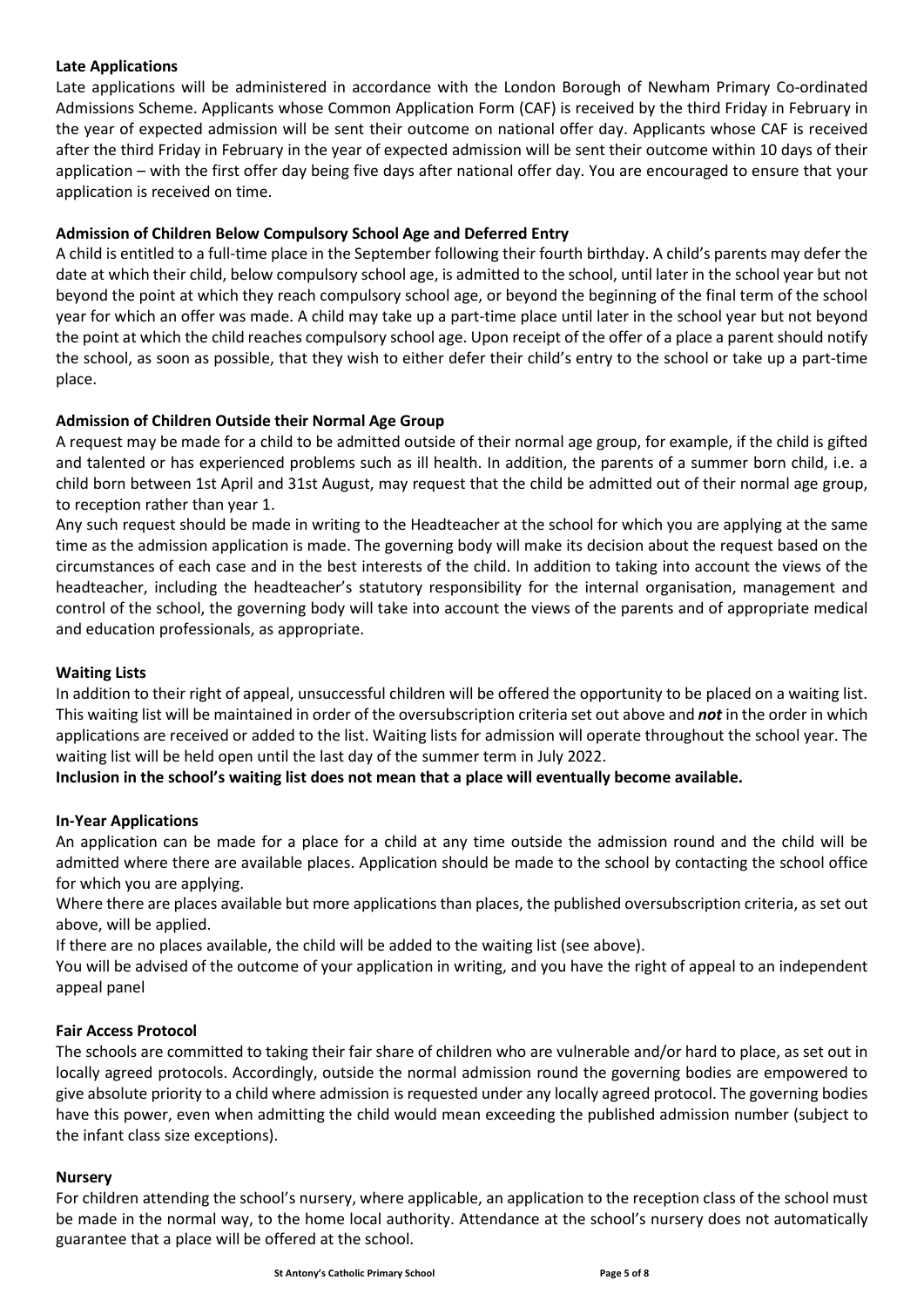**The governing body reserves the right to withdraw the offer of a place or, where the child is already attending the school the place itself, where it is satisfied that the offer or the place was obtained by deception.**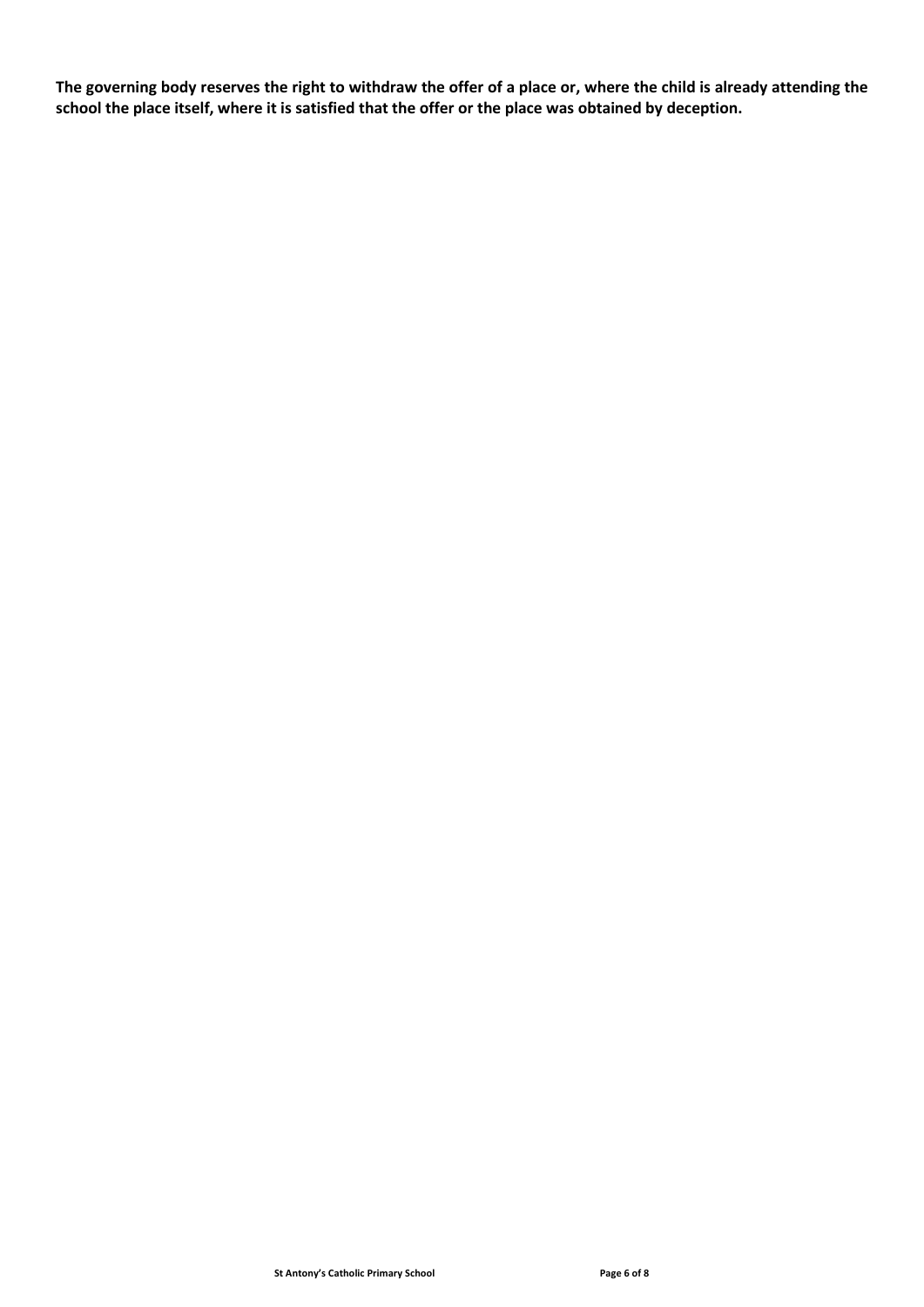# *Notes (These notes form part of the oversubscription criteria)*

became subject to a child arrangements order or special guardianship order.

- 1. A Statement of Special Educational Needs is a statement made by the local authority under section 324 of the Education Act 1996, specifying the special educational provision for a child. An Education, Health and Care Plan is a plan made by the local authority under section 37 of the Children and Families Act 2014, specifying the special educational provision required for a child.
- 2. A 'looked after child' or a child who was previously looked after but immediately after being looked after became subject to an adoption, child arrangements, or special guardianship order including those who appear [to the admission authority, i.e the governing body of the school] to have been in state care outside of England and ceased to be in state care as a result of being adopted.

A 'looked after child' has the same meaning as in section 22(1) of the Children Act 1989, and means any child who is (a) in the care of a local authority or (b) being provided with accommodation by them in the exercise of their social services functions (e.g. children with foster parents) at the time of making application to the school. A 'previously looked after child' is a child who was looked after, but ceased to be so because he or she was adopted, or

3. 'Catholic' means a member of a Church in full communion with the See of Rome. This includes the Eastern Catholic Churches. This will normally be evidenced by a certificate of baptism in a Catholic Church or a certificate of reception into the full communion of the Catholic Church. For the purposes of this policy, it includes a looked after child who is part of a Catholic family where a letter from a priest demonstrates that the child would have been baptised or received if it were not for their status as a looked after child (e.g. a looked after child in the process of adoption by a Catholic family). For a child to be treated as Catholic, evidence of Catholic baptism or reception into the Church will be required. Those who

have difficulty obtaining written evidence of baptism should contact their Parish Priest (who, after consulting with the Diocese, will decide how the question of baptism is to be resolved and how written evidence is to be produced in accordance with the law of the Church).

4. 'Certificate of Catholic Practice' means a certificate issued by the family's parish priest (or the priest in charge of the church where the family attends Mass) in the form laid down by the Bishops' Conference of England and Wales. It will be issued if the priest is satisfied that at least one Catholic parent or carer (along with the child, if he or she is over seven years old) have (except when it was impossible to do so) attended Mass on Sundays and holy days of obligation for at least five years (or, in the case of a child, since the age of seven, if shorter). It will also be issued when the practice has been continuous since being received into the Church if that occurred less than five years ago. It is expected that most Certificates will be issued on the basis of attendance. A Certificate may also be issued by the priest when attendance is interrupted by exceptional circumstances which excuse from the obligation to attend on that occasion or occasions. Further details of these circumstances can be found in the guidance issued to priests;

<http://www.dioceseofbrentwood.net/departments/education/school-admissions/>

- 5. 'Catechumen' means a member of the catechumenate of a Catholic Church. This will normally be evidenced by a certificate of reception into the order of catechumens.
- 6. 'Eastern Christian Church' includes Orthodox Churches, and is normally evidenced by a certificate of baptism or reception from the authorities of that Church.
- 7. 'Children of other Christian denominations' means: children who belong to other churches and ecclesial communities which, acknowledging God's revelation in Christ, confess the Lord Jesus Christ as God and Saviour according to the Scriptures, and, in obedience to God's will and in the power of the Holy Spirit commit themselves: to seek a deepening of their communion with Christ and with one another in the Church, which is his body; and to fulfil their mission to proclaim the Gospel by common witness and service in the world to the glory of the one God, Father, Son and Holy Spirit. An ecclesial community which on principle has no credal statements in its tradition, is included if it manifests faith in Christ as witnessed to in the Scriptures and is committed to working in the spirit of the above. All members of Churches Together in England and of CYTÛN are deemed to be included in the above definition, as are all other churches and ecclesial communities that are in membership of any local Churches Together Group (by whatever title) on the above basis.
- 8. 'Children of other faiths' means children who are members of a religious community that does not fall within the definition of 'other Christian denominations' at 7 above and which falls within the definition of a religion for the purpose of charity law. The Charities Act 2011 defines religion to include:
- A religion which involves belief in more than one God, and
- A religion which does not involve belief in a God Case law has identified certain characteristics which describe the meaning of religion for the purposes of charity Law, which are characterised by a belief in a supreme being and an expression of belief in that supreme being through worship.